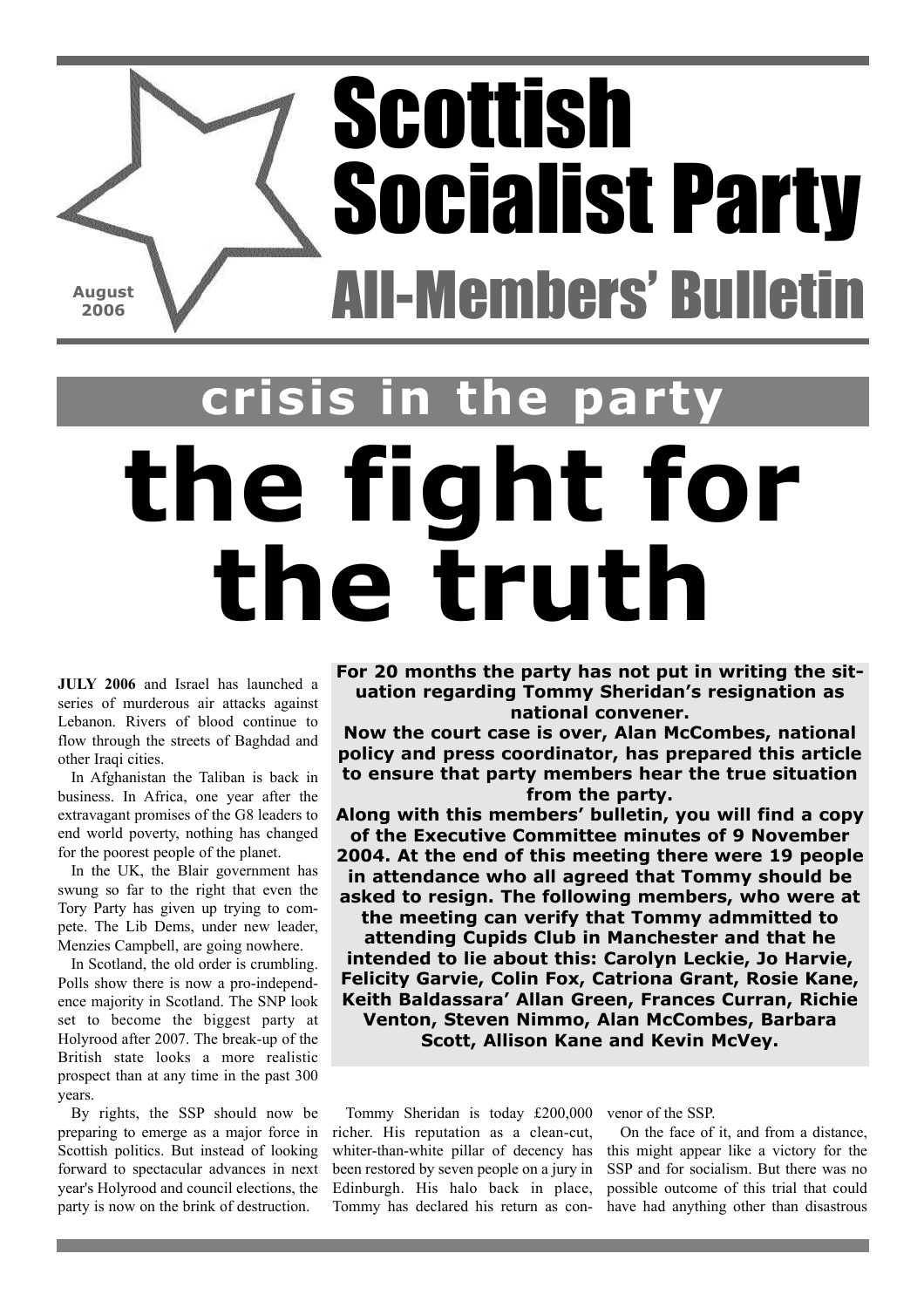consequences for the SSP and the cause of socialism in Scotland. The trial could even spell the death knell for a party which was founded on clean socialist principles. It could set back the cause of socialism by years if not decades.

In order to win his case, Tommy Sheridan openly denounced 11 honourable men and women from the SSP, who have between them centuries of political struggle behind them, as perjurers. These people, he declared, were responsible for the "mother of all stitch-ups".

Whatever the intentions of the Court of Session jury, these 11 people, and others, now stand condemned as perpetrators of a monstrous political crime. We are also accused and in effect have been found guilty - of serious criminal charges which could lead to long term prison sentences.

Those accused cannot remain silent, because to say nothing would be an admission of guilt. We now have no option but to fight to clear our name. And to clear our name, we need to bring out every relevant piece of information.

From a scratch to the danger of gangrene, says an old proverb. The nightmare that has engulfed the SSP in recent months began with a few mundane lies. But over weeks and months, the deception escalated out of control. Tommy Sheridan might today be hailed as a hero by sections of the media.

So too was Jeffrey Archer when he won his defamation case back in 1987. But Archer was eventually exposed as a liar, a fraud and forger.

Tommy Sheridan may well be re-elected as convenor of the SSP. That's up to the membership. That is democracy. But voters, like juries, make mistakes. The brutal fact of the matter is that Tommy Sheridan is now a walking, talking timebomb who could be blown up at any time in the future.

There is no question that individual leaders can at times play a decisive role in politics. Nor is there any disputing the charisma and talent of Tommy Sheridan, whose media and oratorical skills were vital in establishing the SSP as a credible force in Scottish politics.

However, every individual has strengths and weaknesses, qualities and flaws. There are times when the strengths and qualities of individuals prevail, but then new circumstances arise - and the weaknesses and flaws are propelled to the fore.

It is a tragic fact that individuals who have played an outstanding role in the socialist movement can end up playing an obstructive and even destructive role. Derek Hatton, for example, was a talented and charismatic figurehead of the Liverpool City Council struggle against Thatcher in the 1980s. Later, as the struggle subsided, Derek's personal and political weakness caused problems for the socialist left, to the point where a breach became inevitable. Derek is now a successful DJ in his native city.

For a period of time in the mid-1980s and into the 1990s, Arthur Scargill was the hero of Britain's mining communities and the scourge of the political establishment. Thousands would pack meetings the length and breadth of the UK to hear his powerful oratory. Yet today the man who once inspired millions presides over a burnt-out sect of a political party, a cult based around his increasing egotistical personality.

Whatever may have happened over the past few years, Tommy Sheridan deserves recognition for the outstanding historical role he has played, from the Poll Tax battles of the late '80s and early '90s through to electoral success of the SSP

a decade later. Tommy was an outstanding figurehead for the SSP, eloquently promoting the cause of an independent socialist Scotland, as well as range of specific policies.

But neither the anti-Poll Tax movement, Scottish Militant Labour, the Scottish Socialist Alliance nor the SSP were ever one-man bands. Many people played a less visible, but similarly vital role in developing the influence, the structures, the strategy, and the politics of the SSP.

Tommy was essentially the front man for socialism in Scotland, the talented striker of the movement. But without the midfielders, the defenders, the coach, the goalkeeper, Tommy could have achieved nothing.

Nonetheless, it is also true that his talents were indispensable in putting the SSP on the political map of Scotland. His oratorical powers and media skills were harnessed to powerful effect, particularly between 1999 and 2003 when Tommy was the sole Scottish Socialist MSP.

Yet there is a fatal dividing line between utilising charisma and descending into the corrupt cult of the Great Leader. It is ironic that platforms that claim to stand on the traditions of anti-Stalinism and Trotskyism have been the most abject in their adherence to the philosophy of "my leader right or wrong".

In what can only be interpreted as a desperate bidding war to ingratiate themselves to Tommy Sheridan, the two London-controlled platforms in the party, the SW and the CWI platform jostled with each other to win Tommy's favour to the point where they became putty in his hands.

Taking as their starting point the fact that Tommy has been a popular public leader, these two groups, plus others, decided his standing was so indispensable to the socialist move-

 $\frac{1}{2}$ 

ment that his reputation had to be defended at all costs, by whatever means necessary, including lying, deception, fraud and character assassination.

Star-struck by fame and celebrity, they have elevated Tommy Sheridan into a superhero whose public image is so important to the future of socialism that it is legitimate to destroy the reputations and the privacy of many others to protect that fake image. In essence, it is the Orwellian notion that some are more equal than others.

It is an elitist and politically corrupt philosophy. It flows from an almost childlike belief that the destiny of socialism in Scotland rests entirely on the shoulders of one charismatic personality.

Yes, Tommy Sheridan had come to personify the SSP in the public eye. It is precisely for that reason that his behaviour was reckless to the point of irresponsibility. His actions and subsequent court case have seriously undermined the toil and sweat of thousands of others who have invested vast amounts of time, effort and money over the years to create a credible socialist party in Scotland.

But those who fear that without Tommy Sheridan Scottish socialism is dead in the water are profoundly mistaken. They have swallowed hook, line and sinker the cynical and superficial analysis of those mainstream political commentators who cannot conceive that tens of thousands of people in Scotland vote SSP because they actually support the politics of socialism.

Clearly, Tommy has been a key figurehead of the movement and a powerful messenger. But it is patronising and insulting to the 150,000 plus people who have voted for the SSP over the years to write them off as nothing more than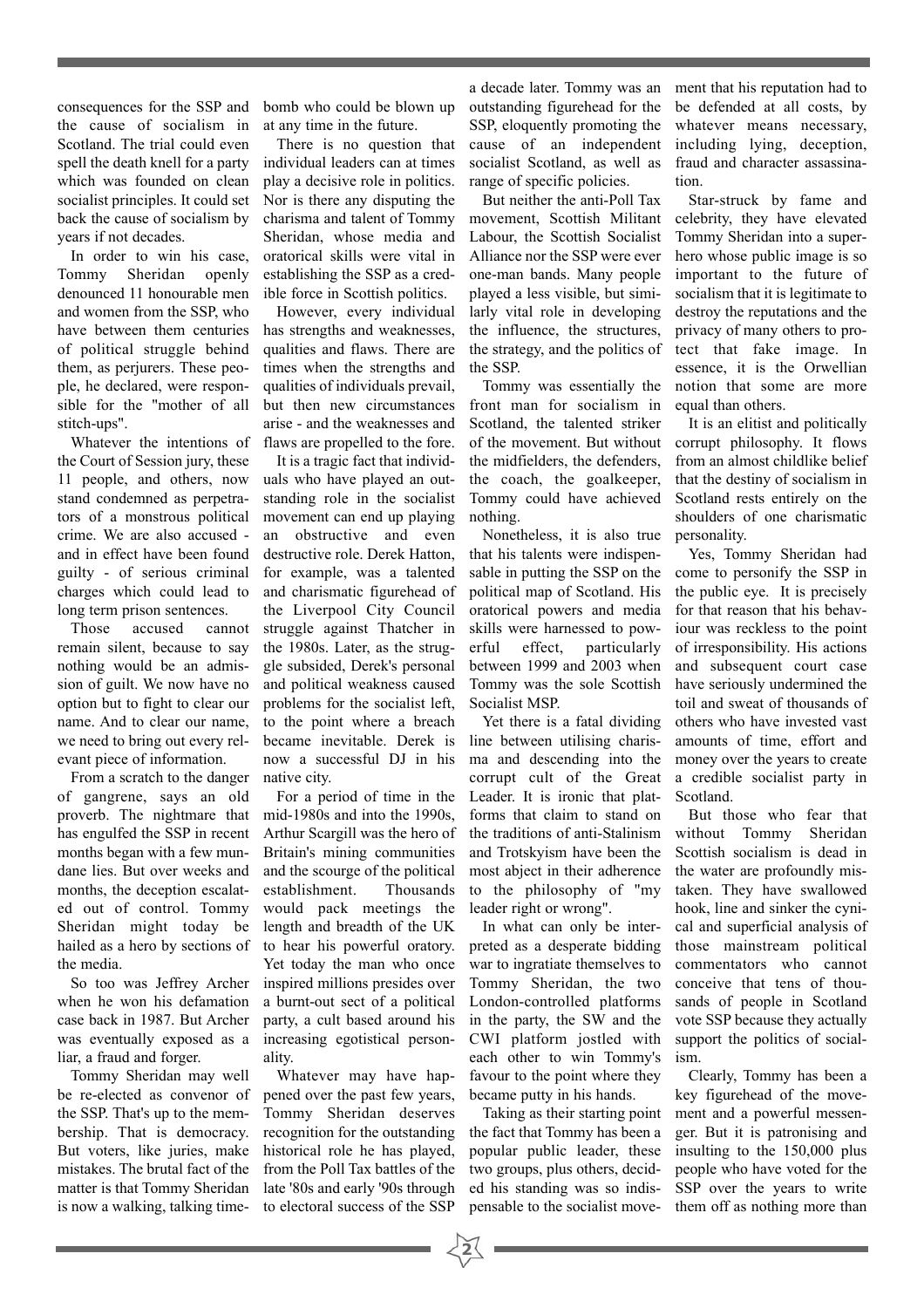a Tommy Sheridan fan club.

Low paid workers, young people, pensioners, students, council tenants, lone parents and others who are engaged in a daily struggle to get by tend to take politics more seriously than they would a Big Brother or Pop Idol vote. Their political allegiance is not a fashion choice. And for the mass of SSP voters the message is bigger than the messenger.

The Sheridan versus News Group libel case has opened up a sharp divide within the party, that is indisputable. The divide, contrary to the simplistic demagogy of Tommy is not about whether we should stand on the side of a socialist, or on the side of Rupert Murdoch.

Nor is this a divide over policy. It is a divide between those on one side who believe in the primacy of politics and ideas, and, on the other side, those who believe personalities are all-important. It is a battle of substance over image, and of socialist egalitarianism over the cult of the individual.

It is a divide that is above and beyond political programme and policy, between those who believe that socialist politics has to be based on ethics and morality, and those who believe in the pursuit of electoral success by any means necessary.

On a much bigger stage, the same kind of battle has been fought out over the past few years inside the Brazilian Workers Party (PT). Under the charismatic leadership of the massively popular figure of Lula, the party took power in 2002.

Yet the hopes of millions have been shattered by the performance of Lula in power and the exposure of widespread corruption within the Workers Party. The party apparatus justified its turn to neo-liberalism and its involvement in systematic corruption on the grounds that Lula was so important, so popular, and so indispensable

that his position had to be defended come hell or high water

One local leader traced the roots of the Brazilian Workers Party crisis back to the party's infatuation with their leader: "Its midnight and Lula says: 'look at the sun'. Everyone around him says: 'Yes look at the sun'. Then someone says: 'But its midnight - there is no sun' and they're treated as the enemy within."

That has been the psychology of some sections of the SSP in recent months. Some party members have believed Tommy and supported Tommy because they want to believe in a Messiah.

A few years ago, the CWI issued a press release denouncing Tommy Sheridan as a "neo-Stalinist" because of his support for Cuba. This was an absurd and unjustifiable attack. Yet ironically, the CWI and others, including especially the SWP, have today bought into a concept of socialism which contains disturbing elements of Stalinism.

In the 1930s the choice before the Communist movement was presented as either for Stalin, or for Hitler. Either for the GPU (later renamed the KGB), or for the Gestapo. Either for the Soviet Union, or for fascism. This was backed by hysterical demagogy and vicious character assassination of all dissidents. In the frenzied conditions of the 1930s, it was also backed up by mass violence, terror and torture.

Conspiracy theories were concocted purporting to prove that old Bolsheviks were in the pay of Hitler, and had plans to carry out mass murder by poisoning the Soviet Union's water supply.

Europe's left intelligentsia the artists, writers and academics - overwhelmingly sided with Stalin against the dissident left, even during the Moscow Trials when grotesque confessions were

**3**

extracted from broken individuals. The cultural elite had been mesmerised by the power and charisma of Stalin, and were convinced he was the only hope for socialism. They believed what they wanted to believe.

In comparison to these events, the troubles of the SSP are trivial and the behaviour of Tommy Sheridan petty and pathetic. Yet events in the SSP in the past few months have revealed a glimpse of the same psychological processes that in the past, under much more grave conditions, led to tyranny.

WHEN THE SSP was founded in 1998, many on the left, particularly in England, predicted that the party could never be sustained as a united force. There were too many political divisions on the left, they insisted.

The hostility of the Londonbased left to this project of socialist unity in Scotland was set out by vividly by Chris Bamberry, now editor of Socialist Worker, in a debate with Alan McCombes of the SSP at the SWP-organised. Socialism in Scotland conference in November 1998.

"The difference between Alan and myself is over what sort of party we need. In 1914, John Maclean was correct when he decided there was fundamental divide between reform and revolution. There was a river of blood between them.

"Maclean, Lenin, Trotsky, Luxemburg understood that reform and revolution aren't two roads to one goal, they are two separate roads to very different goals. The attempt of the Scottish Socialist Party to bridge that divide, to have people from the social democratic tradition, the reformist tradition and the revolutionary tradition in the same party, and to say we can conduct this argument over a period of time is fundamentally wrong."

Over the next few years, the SWP's analysis was proven to be "fundamentally wrong". So successful was the SSP project that by 2001, even the SWP, the most inveterate opponents of socialist unity, had climbed on board the rolling bandwagon.

From the beginning, there have been substantial political differences within the SSP. There have been robust, even heated debates over Scottish independence, gender equality, crime and drugs policy - without any remote threat to the unity of the party.

Yet in the past few months, the SSP has been brought close to the abyss, not by political differences, but by a court case over a tawdry tabloid sex scandal. In the 18th century, we had the War of Jenkins Ear, between Britain and Spain, when a sea captain allegedly had his ear cut off by Spanish coastguards. Now we have the War of Tommy's Halo.

In the run up to Tommy Sheridan's defamation action an open letter and petition signed by 300 SSP members hailed the looming court case as "a titanic battle" between Tommy and News of the World.

This was never a titanic battle. The miners' strike was a titanic battle. The Poll Tax campaign was a titanic battle. Wapping was a titanic battle. These were major struggles against injustice and inequality involving vast numbers of people. In Tommy Sheridan versus News Group newspapers, the only principle at stake was the right to hypocrisy.

From the outset, Tommy Sheridan attempted to portray this court battle as a heroic political stand against the "evil Murdoch empire". It was nothing of the sort. It was a sordid little dispute between Tommy and the local editor of the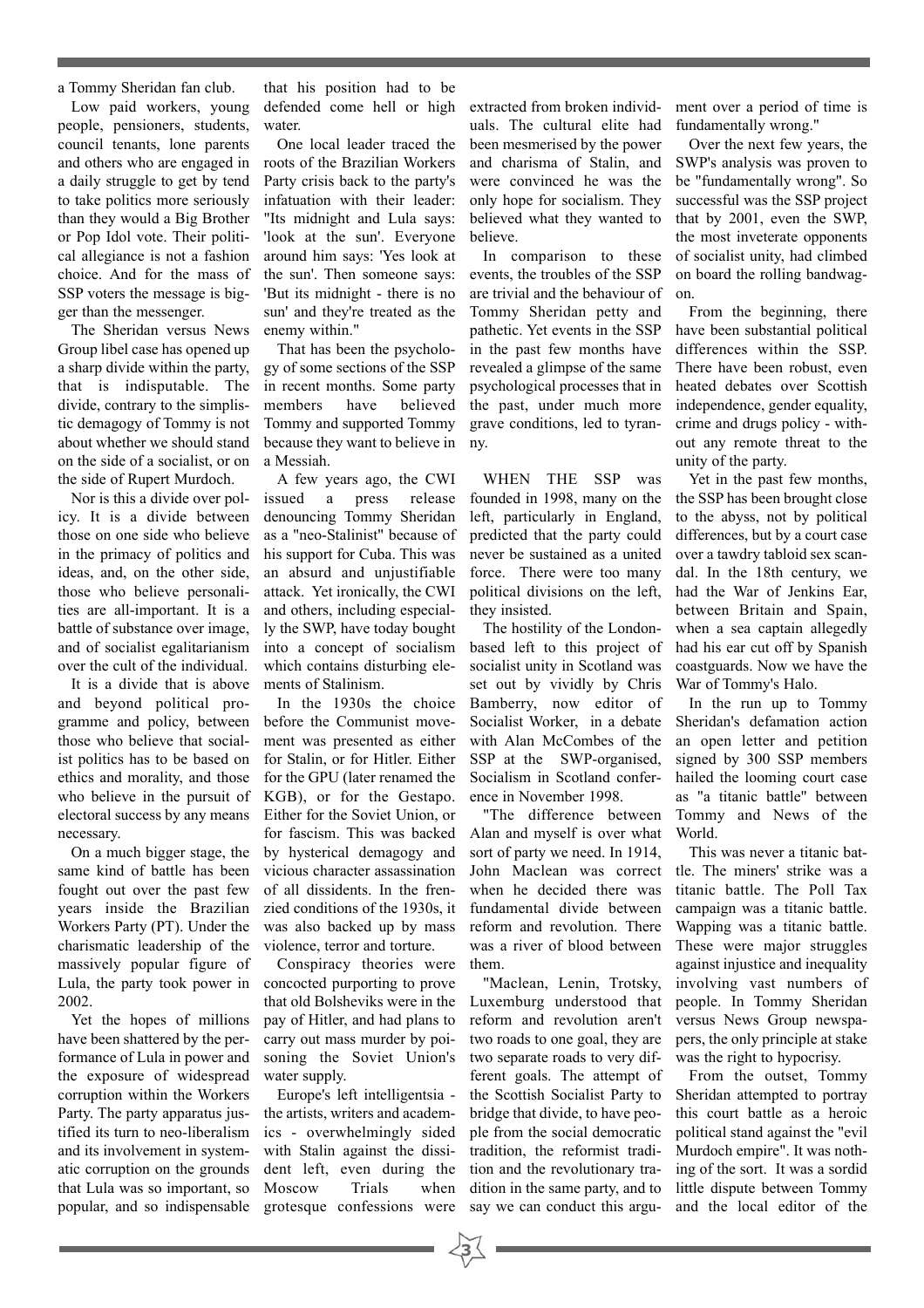Scottish edition of the News of up on the payroll of the age for food, newspapers like and recklessness. the World, who probably earns Murdoch Empire. less than George Galloway was paid for his weekly column in most prominent supporters and of celebrities in the hope of found impact on the SSP first the Mail on Sunday. The legal advisers in his libel battle dredging up sleaze and scan-materialised in late 2001. At £200,000 sum that Tommy was himself a columnist for dal. Sheridan tried to sue News of over year with one of the World sounds like a lot of money; but News Corporation Times is worth 150,000 times that Supplement, during which moral stand on the allegations Manchester. amount.

Almost all newspapers are date. owned by giant corporations, including the local press. The porters, George Galloway, was Herald and Glasgow Evening a long-term columnist with the to be had within the socialist foolish as to damage his repu-Times, for example, are owned Mail on Sunday, earning up to movement about where the tation by such a reckless act. by the Gannett corportation, a £70,000 a year. The newspaper limits of acceptable behaviour His denial was accepted and multi-billion dollar American has a longstanding reputation should be drawn. Some ele-the matter was left at that. media empire which controls for its right wing, anti-trade ments of the SSP - notably the over 1000 publications and 22 union and anti-immigrant Socialist Worker platform - stances could easily be forgiv-TV stations worldwide. It stance, and even has historical have argued the ultra-libertari-en as an understandable and would be absurd to suggest that links to the fascist blackshirts. whenever, for example, the Sunday Herald carries a nega-individual socialists writing for movement have the right to sion, Tommy went on to repeat tive article about the SSP, we right wing publications owned behave as they wish in private. exactly the same "reckless" are under attack from the by anti-trade union corpora-Gannet corporation.

Tommy was offered a column political stance. by the Scottish Sun. In private discussions, he argued strongly Tommy Sheridan's private life in favour of accepting the were certainly distasteful. would allow the ideas of lives has for long been a tradetabloid readership.

Others argued that this with the crushing of the trade World is just as likely to target the same money. Clarke, then editor of the Daily ing the supermodel, Kate tion, partly to spike the guns of Cowell. the paper's arch-rival across the

publications, the time he stood as an SSP candi-

Another of Tommy's sup-

In the past, Tommy had no ting the socialist message out exploitative behaviour such as

The lurid allegations about press.

would be mistake, because of nalism has never been driven that the personal behaviour of prostitute and another individthe newspaper's associations by politics. The News of the socialist leaders is irrelevant. unions at Wapping in the mid-a right wing Tory cabinet min-expect certain standards of per-of loose talk by friends of 1980s. They suggested that ister or a member of the royal sonal behaviour from socialist Tommy. The story later resur-Tommy should instead meet family as a socialist politician. leaders. If James Connolly had faced in the Court of Session, the editor of the Daily Record, Moreover, the newspaper beaten his wife or John where Tommy strenuously explain that he had been which Tommy himself until MacLean had abused children, denied the allegation. offered £300 a week by the recently wrote for, The Mirror, their reputation as working Sun, and offer to write a col-has never been averse to class heroes would have been warned Keith that he had been umn for the Record instead for exposing sex and drugs scan-in tatters, no matter their polit-back to the Cupids swingers Record agreed to the proposi-Moss, John Prescott and Simon at the heart of the discussion were onto it. This prompted But this grubby form of jourdals, with recent targets includ-ical virtues.

Clyde. If he had not done so, different from the tabloid November 2004. The issues at he told him about the conversa-

**4**

Moreover, one of Tommy's mage through the private lives sis that was to have such a prothe News of the World rum-

Times Educational executive avoided taking a attended a sex club in of the News of the World, including those admitted by McCombes, Tommy categori-Tommy Sheridan.

That is not a criticism of nent leaders of the socialist However, by his own admisan position that even promi-

compunction about collaborat-to the widest possible audience paedophilia, prostitution and Baldassara had heard the same ing with the Scottish supple-by every means available. But predatory sex with people story of swingers clubs from a ments produced by the "evil what we will criticise is the under the influence of alcohol different source - a neighbour Murdoch empire". In 1999, crass hypocrisy of Tommy and drugs; while recognising in Pollok. He confronted weeks after he was sworn in to Sheridan's attempt to portray that consensual sex between Tommy about the rumour. the Scottish Parliament, his libel action as a principled adults, no matter how lurid or Tommy was evasive and tions. There is a case for get-would draw the line at months later. In contrast, most people and "foolish" unusual, is a private matter.

offer, on the grounds that it Intrusion into people's private ed that Tommy would remain never go public. socialism to be taken to mass mark of the British tabloid was a exposed as cannibal. challenged Tommy over anothcase began, the actor and film Keith that there was nothing to director, Peter Mullan, suggest-worry about, that it would even a political hero even if he Underlying the humour was er incident, this time in a hotel the more serious suggestion room involving Tommy, a

It is naïve to expect anything Tommy to stand down back in with Alan McCombes, where when the SSP executive asked Keith to arrange a meeting

FROM THE outset, the SSP that Tommy Sheridan had The first stirrings of the crithat time, rumours began to circulate in the Scottish media

There is a legitimate debate ing that he would never be so In a discussion with Alan cally denied the rumour, claim-

> His denial under the circumhuman reaction. behaviour six

In an interview before the the story. Instead, he assured In late 2001, Keith uncomfortable but did not deny

But most people would aware of this rumour as a result Later, in 2002, Keith also ual. Keith had been made

Tommy may well have ended press. Just as wild animals for-stake were hypocrisy, deceit tions between him, Tommy and However, morality was not some elements in the media In November 2002, Tommy club in Manchester and that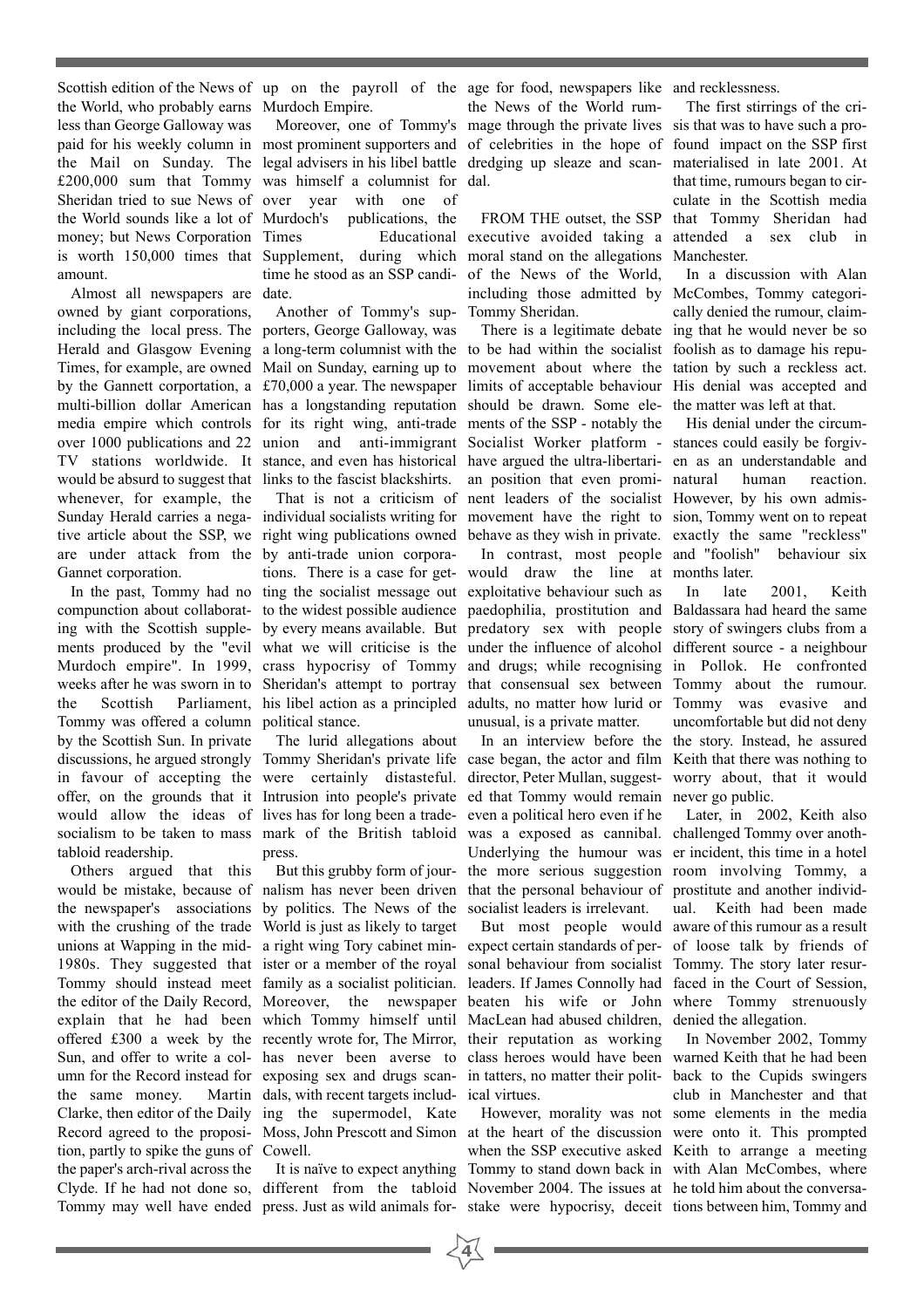others about both the swingers club and the incident in the Tommy in the early hours of Moat House hotel.

any personal involvement in per late on Saturday night. the hotel incident, Alan ignored Alan expressed anger that - a sustained campaign of lies, meeting and insisted that he that, but arranged to meet Tommy had concealed the Tommy to confront him over involvement in the escapade of the information which was not a News of the World journalist, in dispute. Tommy accepted and asked to meet Tommy at that he had behaved foolishly the following day's National by visiting Cupids. However, Council in Edinburgh. he was adamant that the story would never come out into the by Tommy to dispute that he public domain, and pledged it was the unnamed MSP in the would never happen again.

been in the company of a News an affair with an SNP MSP. At of the World journalist when he the National Council, Alan and visited the club, Alan accepted Tommy agreed to put the disthese assurances and decided it cussion on hold till the followwould be in the best interests of the party, and of Tommy, if Baldassara. the lid was kept firmly closed on the incident. No one else, apart from Keith Baldassara, Chambers on Monday was informed of these discus-November 1. Alan and Keith sions.

long standing activist in the editor of the Scottish Pollok, George McNeilage, Mirror as soon as he was was given reliable information named to defuse the impact of about a story that was circulat-the story through a sympatheting around the Glasgow under-ic newspaper. world that Tommy Sheridan was involved in visiting sex him explaining the problem to clubs. George discussed the members of his family, and allegation with Tommy, who suggested that he take time off again confirmed that it was to deal with any personal falltrue.

now quite widely known out-outright denial of any story, side the SSP, it remained hid-including libel action. den from public view and from the party until October 31 he "could win this", and would 2004, when News of the World "destroy" Anvar Khan. He splashed with a front page arti-insisted that if this story came cle plus a double-page spread out, he would be not just politwhich reported a visit to ically damaged, but would be Cupids by the paper's so-called "totally destroyed" and could "sex columnist" Anvar Khan in never come back. the company of an unnamed people.

MSP was not revealed, it was of contrition, any damage involved in the discussions those present agreed with a clear from the text that would be temporary. People were opposed to Tommy's pro-heavy heart that there was no Tommy's identity was known respect those who are prepared posed course of action and alternative but to ask for to the News of the World, and to take responsibility for their asked for a meeting with Tommy's resignation. it was likely that he would be own actions. They would for-Tommy to discuss things situanamed by the newspaper.

Because Tommy had denied the first edition of the newspa-Sunday morning after seeing however, would be precisely

Unaware that Tommy had that Anvar Khan had also had There was never any attempt article, though he did claim ing day, and to involve Keith

In February 2004, another ignore the story, or even go to in Glasgow City suggested that Tommy either

Even though the story was towards any option other than They also offered to assist out. Tommy expressed hostility

He told Keith and Alan that

Keith and Alan strongly disgive, and over time forget, pri-tion further. Our intention was the end of the meeting and

Alan McCombes phoned vate indiscretions.

What could destroy Tommy, the course of action he appeared to be intent on taking including perjury. The meeting reached a stalemate, whereupon Alan and Keith informed Tommy they would now have to consult with a wider group of EC members.

Contrary to some suggestions that have circulated within the party and were repeated by Tommy, his QCs and his of the discussion of that meetwitnesses in the Court of ing has been omitted from the Session, there was no factional dispute, no power struggle, and stitute an accurate explanation no trace of rivalry or animosity up until this point.

They met in Tommy's then after his resignation where he there was no shadow of a doubt edged this in a public statement vided to the Court of Session, said:

> opportunity to confirm that my 1996 and 2002 in the company resignation as party convenor of Anvar Khan and others has nothing at all to do with (though he did not admit to internal power struggles. There attending the club in 2001). is not and never has been any internal squabbles or back-bit-meeting was not morality, ing about a leadership chal-although there were some comlenge."

> until that point, both Alan McCombes and Baldassara had a very close personal and political relation-Parliament had begun to conship with Tommy which had sider issues such as prostitution stretched back many years.

McCombes had just finished Consequently, there was some writing an extensive pamphlet concern at the special EC on rail public ownership in meeting that Tommy's position order to assist Tommy deflect on these matters could be comcriticisms of the party from promised because of his particsections of the RMT leader-ipation in the sex industry. ship.

married MSP and three other agreed, arguing that, especially Allan Green, to warn them of Tommy's insistence on denying Although the name of the tions with dignity and a degree advice. Unanimously, those mately in the courts, all of if Tommy handled the allega-the situation and to seek the truth in the media and ultiand Keith met the other five the discussion revolved around MSPs, plus Richie Venton and lies and hypocrisy. Given

to deal with the matter privately and informally rather than take it through the formal structures of the party.

Tommy refused to attend the was not prepared to discuss the matter with anyone. He had made up his mind and made it clear that nothing anyone had to say would convince him otherwise. As a result, a special executive was convened for Tuesday November 9.

Tommy himself acknowl-to some of the evidence pro-"I would like to take this attending Cupids twice, in Although some of the detail minutes, they nonetheless conof the decision taken to ask for Tommy's resignation. Contrary that Tommy had admitted to

It should be noted that, up exploitative character of the The issue at stake at the ments about the sleazy and commercial sex industry, Keith including clubs such as Cupids.

At Tommy's request, Alan ing of lap dancing clubs. At the time the Scottish tolerance zones, and the licens-

Over the next few days, Alan secondary. The substance of However, these points were

Tommy had to leave before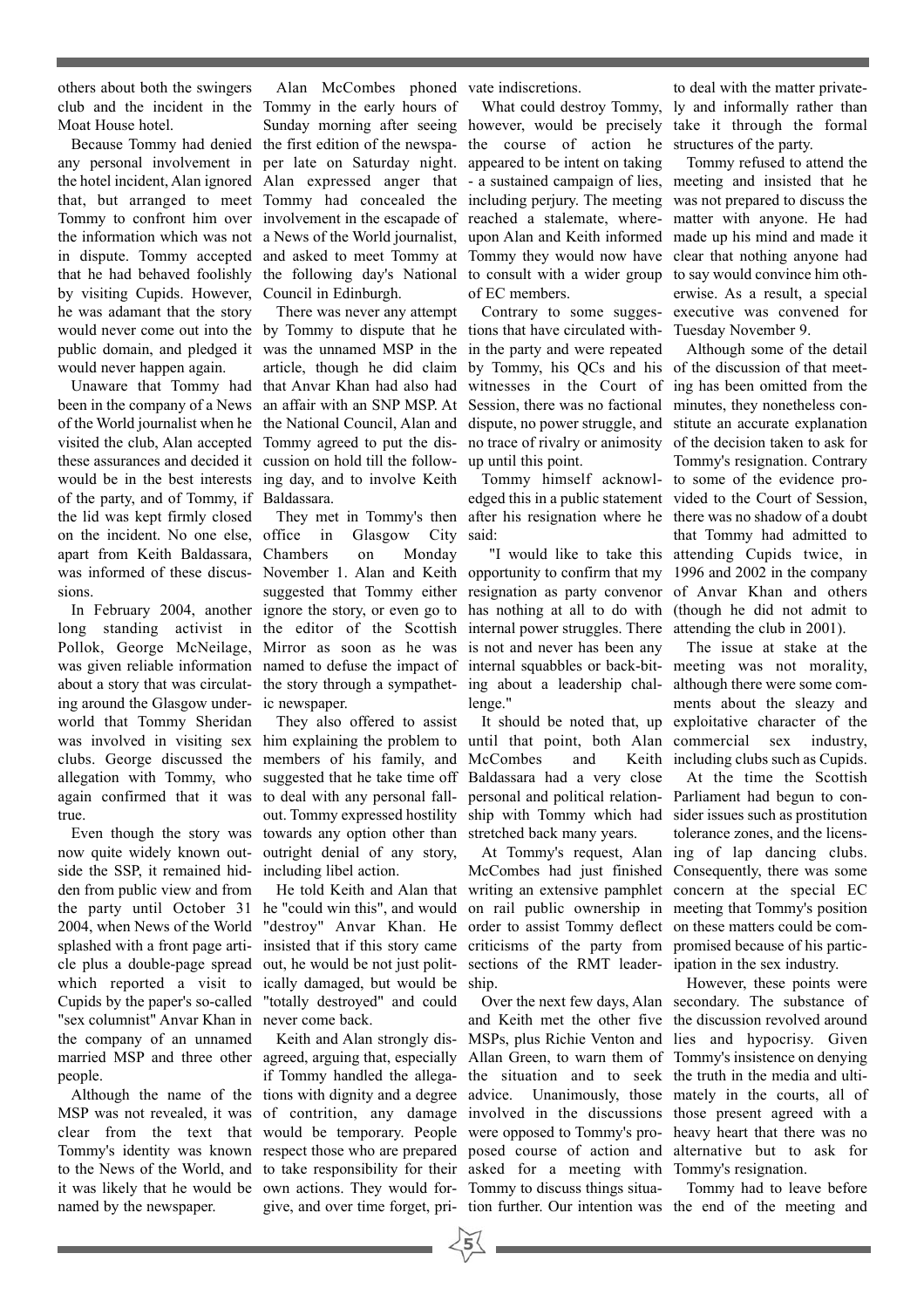before a vote was taken. All of leak to the Daily Record the some of that information was the party, motivated by jealvoted unanimously to ask the Daily Record had phoned Tommy to step down.

his resignation. A minority sup-resigned. ported a proposal to ask Tommy to step down the fol-informed that Colin Fox had journalists were fed lies conlowing day, so that there could been instrumental in forcing cerning the resignation, which be some kind of agreed expla-his resignation and had been they then dutifully repeated in nation in the Scottish Socialist installed as interim leader; and their columns in the Scottish Voice, rather than the informa-that CCTV footage had been Mirror and other newspapers. tion being reported in the first examined by the EC. instance through the mainmajority voted to give Tommy seeping out, Alan McCombes the Scottish Mirror first plant-Saturday, to resign.

rewrite the history of that ment published that night. The meeting by claiming that he statement praised the historic sudden resignation, a not-rest of the letter, this was nonwas asked to stand down role of Tommy Sheridan, but because he wanted to fight a did not reveal the reasons for court case over a false allega-his resignation, explaining that allegations in a book of such opposed Tommy's libel action tion. This is nonsense.

If the allegation had been dential. false, we would have supported fighting to disprove allegations his resignation should remain that is. that were true would be a private. kamikaze action that would potentially destroy the party.

battle based on lies.

The ship would have been sailing straight into an iceberg vide all the relevant informa-sense. But ominously, it came ers, low paid workers and peowith the crew and passengers tion to the party membership. from a journalist who was very ple with debt problems. oblivious to the disaster ahead. Instead, the officers mutinied delicate information was with-columnist on the Scottish smoke without fire". Because against the captain, and have held even from party members. Mirror, who at the time also of the tidal waves of misinformanaged to at least partially However, within days of the worked for the legal firm mation over the past 18 steer the ship clear of the loom-EC, hundreds of members had which took on Tommy's libel months, some people will be ing iceberg.

Tommy Sheridan as convenor from region to region and from tion was the result of a long-duped. The so-called conspira-

those present, EC members and day after the special executive leaked to elements of the ousy and rivalry. Some vernon-EC regional organisers, meeting. The political editor of media. At the EC, there was a sepa-ence of Allan Green, to ask for rate discussion on the timing of confirmation that Tommy had Alan McCombes, in the pres-

Tommy has since tried to brought forward and a state-tated plot. these were private and confi-

Alan McCombes appeared

with his wife and unborn child. seize their chance?"

The EC had agreed to probeen provided with at least case. some information, with vary-

He had also been falsely Tommy resignation, pliable the villains of the piece both the campaign of spin and misinformation designed to discredit the SSP executive's decision. Within 24 hours of In a column that was written

stream media. However, a nonetheless, with rumours now special EC, Ron Mackenna of Open Letter, published in May a further few days, until the and Tommy Sheridan agreed ed the idea that Tommy had nents for wanting to turn the Much of this was fictitious; less than two days after the that the resignation should be been the victim of a premedi-

> quite-convincing-explanation sense. and in the background, lurid breathtaking tackiness that are those who have fought nobody took it seriously…

Tommy 100 per cent in any on the radio news programme, rumours that have been flying orientation of the party. They battle to clear his name. But we Good Morning Scotland, the around for ages. That Tommy's are mainly concentrated in the were not prepared to back a following morning to praise new colleagues, and particular working class heartlands of the Jeffrey Archer or Jonathan Tommy Sheridan for the role the women in his group, don't central belt, while much of Aitken style libel action to that he had played, while think he is quite up to their Tommy's support has been prove a fiction. We argued that insisting that the reasons for standard. Laughable though based on the more middle class

If we had gone along with EC and press department ly inept MSPs he brought into obsessed" have outstanding Tommy's advice, he would still throughout the coming months; the party he created. That they track records in leading strikes be the convenor; and the party, though Tommy himself decid-genuinely believe they would and working class community its newspaper, its websites, its ed to go on a media charm be better running the show campaigns. Since 2003 they members and its MSPs would offensive with a far-fetched themselves. And let's ask the have also been far more all have been mobilised over story that he had voluntarily question. Is that true? Did they steeped than Tommy in sorting the past 20 months to fight a resigned to spend more time bring him down? Did they out the day to day problems of This was the position more and more isolated from women MSPs attacked by adhered to rigidly by the SSP the strident and often hilarious- Tommy for being "gender-"That Tommy has become

In practice, some of the more close to Tommy - a fellow

THE RESIGNATION of ing degrees of detail reported same theme. Tommy's resigna-The truth is, they have been

**6**

But far more damaging was outside the party attributed sions circulating inside and Tommy's demise to a feminist conspiracy, complete with talk of witches' covens.

> This vilification of women as expressed and pandered to a strain of sexism and misogyny that runs within society as a whole (including not least in newspapers like News of the World).

"Secret group meetings, a sion group". Like much of the Tommy Sheridan's notorious 2006, denounced his oppoparty away from class politics into a "gender-obsessed discus-

"Let's look at the other working class character and In fact, most of those who most forcibly to maintain the and rural sections of the party.

All of that was utter non-nities, including asylum seek-Ironically, some of the people in the poorest commu-

was accelerated as a result of a branch to branch. Inevitably standing power struggle within cy to overthrow Tommy is a Other journalists took up the has been the victim of a plot. There is an old saying, "No inclined to believe that Tommy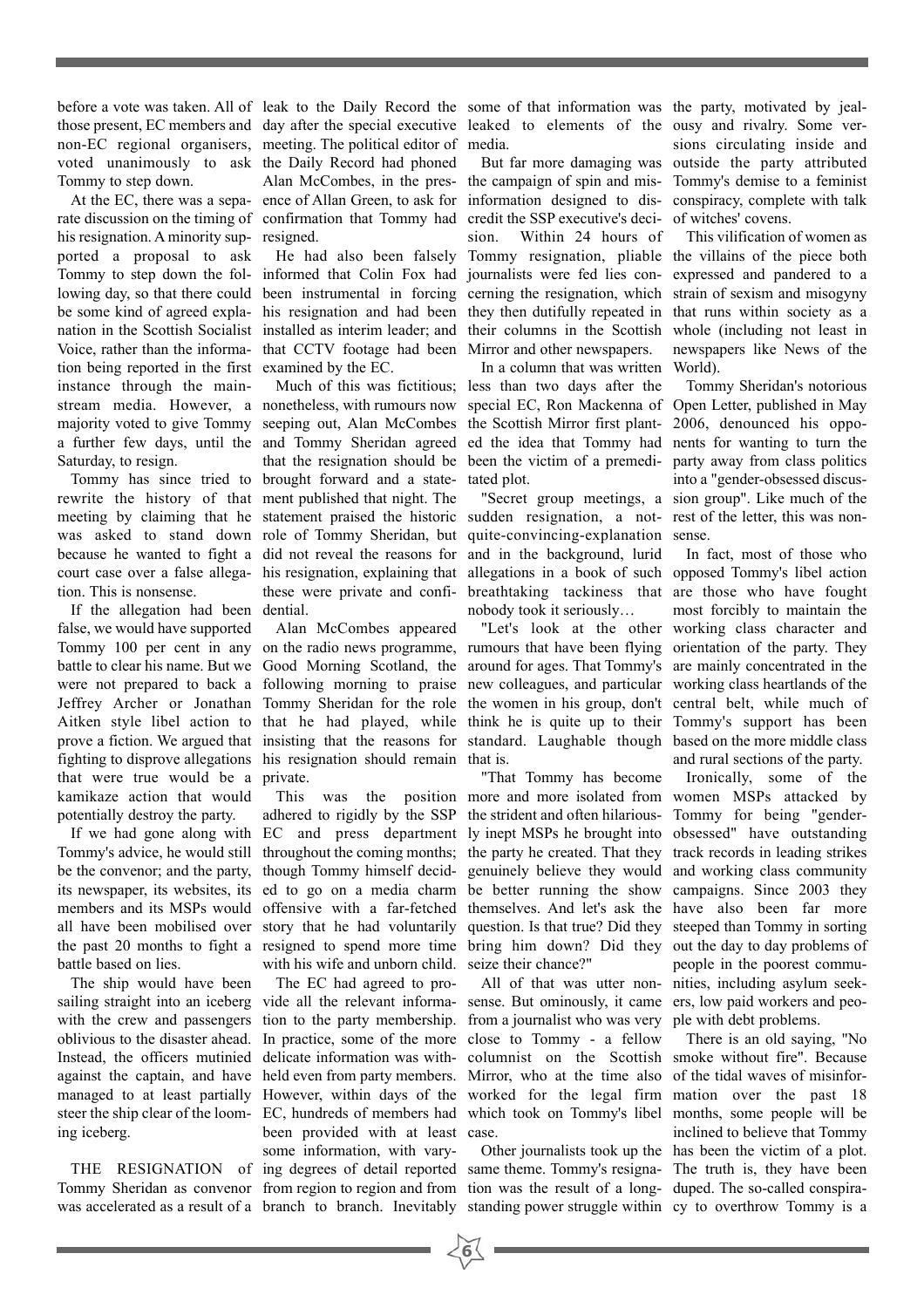blatant lie invented by Tommy Ghandi, the SSP turned the tended to be circumspect about removal as party convenor.

Tommy's principal opponents under extreme provocation. inside the SSP were groups who are now among his most should have brought all the uncritical supporters. The facts out into the public Socialist Worker platform, for domain is a legitimate point of example, repeatedly attacked discussion. It would certainly Tommy as a 'nationalist', espe-have allowed us to move on cially from 2003 onwards. The and would almost certainly CWI had for long denounced have forestalled the catastro-Tommy as a 'left nationalist' phe of July 2006. and a 'parliamentary reformist'.

been accused of "assassinat-Talibanism against the SSP ing" Tommy Sheridan were on executive were without founthe same side as Tommy in all dation. Ironically, it was the political battles fought out Tommy himself who adopted a within the party prior to moralistic stance, with his November 2004.

differences. Some of these swingers club, he would be accused in the Court of Session of being at the centre of a plot er, Allison Kane - had been Tommy dealt with any revelaclose personal friends with tions in a mature and honest November 2004.

Naturally, some of Tommy's closest comrades and allies felt taken it on the chin and apoloupset, disappointed and angry at his reckless conduct and his News of the World by coming refusal to work with the party clean via a more sympathetic to limit the damage that he had newspaper. Or he could have created. But there was no con-issued what is described in spiracy - other than the plot media jargon as a "non-denial dreamed up in Tommy's imagi-denial" - a statement along the nation after the event.

ANOTHER VERSION of tempt they deserve". events that persisted for tion was that the SSP executive mists of history. Tommy himhad acted unnecessarily harsh-self could have survived as ly towards Tommy in a fit of convenor if he had taken the extreme Puritanism.

George Galloway, for example, in a TV interview before the court case, lambasted the unwilling to allow his public SSP as "Calvinist-Trotskyites" for the action taken back in being elected to the Scottish November 2004.

endured similar jibes in silence clean-cut, faithful husband. in order to protect the privacy

Whether, in retrospect, we

In contrast, those who have Puritanism, Calvinism and Nor were there any personal public that he had attended a The fact is, allegations of insistence that if it ever became "politically destroyed".

> We rejected this argument ignored the allegations.

gised, perhaps pre-empting lines of "I will treat such outrageous allegations with the con-

months after Tommy's resigna-eventually have faded into the accused 11 members of his legal crossfire. We were also course of action recommended to him.

For months on end, we fully nurtured a reputation as a Unfortunately, Tommy was image to be tarnished. Since Parliament, Tommy had care-

of Tommy and his family. Like political leaders, who have early 2005.

**7**

himself to explain away his other cheek and tried to con- their family life, Tommy rarely again. Street activity was flour-Prior to November 2004, for the party, even at times parade his marriage before the ure Holyrood voting intentions centrate on rebuilding support squandered any opportunity to ishing. The only poll to measpublic via an endless stream of - commissioned by the SNP glossy magazine articles and showed the SSP ahead of the photo opportunities.

> Victorian-style Tommy's private behaviour November 2004 had begun to was in stark contradiction to heal, with relations, for examhis public persona. His private ple, on the EC and in the parlifestyle could and should have liamentary group more healthy been Tommy's own personal than at any time since choice. Even hypocrisy could November 2004, be overlooked, providing it did not affect the lives of anyone ence was a model of open, tolelse.

for example, the party treasur-and suggested that, providing perjury and risk serious legal However, there was always a Tommy and Gail Sheridan fashion, it would eventually entire Scottish media, interro-Sheridan's libel action against right up until the events of blow over. He could have gated women who had been the News of the World was Alternatively he could have under citation about details of the EC were uneasy. But what is unforgiveable is debate. that, in order to defend his right MSPs and other EC members to be a hypocrite, Tommy had improved steadily. The Sheridan inflicted disastrous People Not Profit campaign damage on his party, dragged assisted the party to turn outdozens of his comrades wards to the streets, workthrough into the courts, put places, communities and unipressure on others to commit versities. recriminations, and, most des-storm cloud looming over the picably of all, in front of the horizon. From the day Tommy dragooned before the court announced, many members of their intimate lives.

> Tommy has been prepared to News of the World would settle drag before the salivating out of court. We were contabloid media of Scotland sala-cerned that, whatever the truth cious details of innocent peo-or otherwise of the specific ple who have never courted case under dispute, the litigapublicity, nor attempted to por-tion action had the potential to tray themselves as virgin wreak serious damage on angels.

Either way, the matter would highest court in the land, involve innocent people in the own executive of a monstrous alarmed at Tommy's apparent political frame-up including forgery of documents, a criminal conspiracy to pervert the course of justice, and systematic perjury.

In contrast to other Scottish upheavals of late 2004 and ducting a guerrilla war from everything could have been new onslaught against the dramatically different. During integrity of honest and hon-2006, the party had begun to ourable party members. get back on track after the

In a classic example of level of support as in 2002. Membership was rising Greens and back to the same hypocrisy, Even the wounds opened up in

> The 2006 national confererant and respectful democratic Relations among

To protect his own privacy, repeated assurances that the He has also publicly, in the party into the courts, and We did not accept Tommy's Tommy's reputation, drag the determination to stop at nothing to win the case.

WITHOUT THIS court case 18 months. It also triggered a When, eventually, the News Group legal team came after the SSP November 2004 minutes, the party was thrown back

> This time, instead of conthe shadows, Tommy declared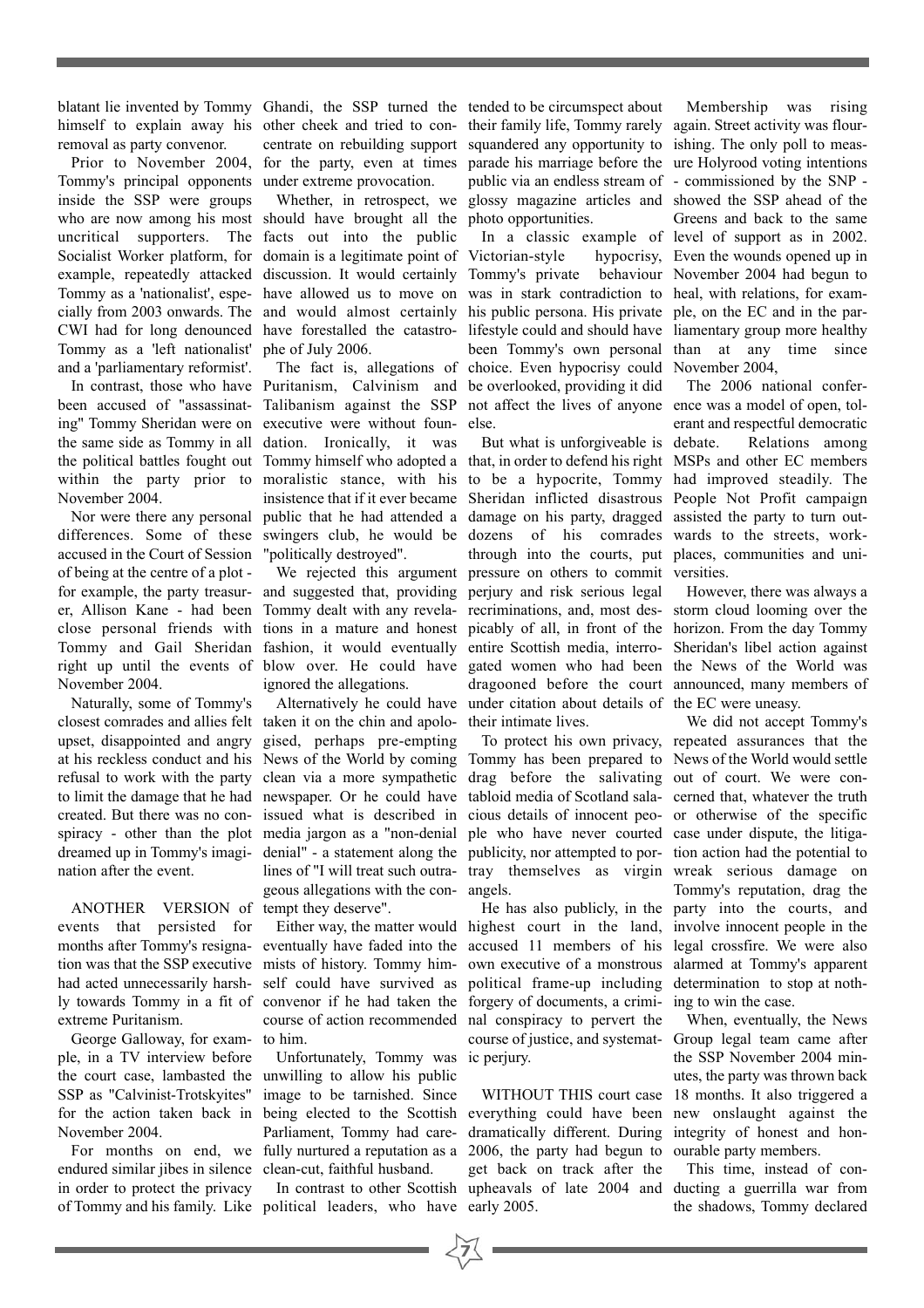open warfare. This escalation months to save Tommy from party that the minutes were these minutes should be conof the conflict appears to have himself. We had strongly likely to be cited. been prepared behind the advised him to desist from scenes in discussion with vari- what we regarded as the politi-favour of the citation of the referred to in the Herald newsous groupings, notably the SW cal and legal equivalent of a minutes, they became effec-paper on the morning of the platform.

under attack from the state, inflict serious damage on oth-tion of the documents would with one member in jail, homes ers in the process. and offices raided, 15 cited as witnesses, and a branch under was dragged for the first time legal investigation because of a into Tommy's court battle time above all to stand united.

Instead Tommy Sheridan meeting. published his Open Letter circulated within the socialist members. movement in Scotland. Its con-Sheridan.

It is a mixture of quarteroutright fabrication. Not one of subject of a legal battle extendthe formal procedures which contested the citations. Yet this exist to deal with such complaints. Nor had he even raised the party. any of these complaints informally.

beginning to end.

SSP members, but also at the not know in advance of the to the normal procedure of cirwider public via the media. Its three-day hearing that News of culating the minutes because of questions about the party's purpose was to whip up an the World were attempting to their sensitive content. His plea internal procedures, including atmosphere of rampant suspi-cite the November 9 minutes. cion in advance of the court case, paving the way for ly acceptable to rewrite our court as the victim of a minutes, or destroying them as Machiavellian plot.

At a time when the party was would blow himself up and point, destruction or falsifica-November 27 2004.

In early May 2006, the party

which he circulated to every party became aware that the which can carry a sentence of tence of minutes of the crucial section of the media in minutes would be cited was on up to ten years imprisonment. meeting was general knowl-Scotland, including every title Thursday May 11 2006, when Jeffrey Archer, for example, edge within the party and had published by the Murdoch Sheriff Officers appeared at the was sentenced to four years never been hidden from the press. The letter is one of the party HQ in Kinning Park with imprisonment for falsifying his media. most dismal documents ever citations against four party own diary in pursuit of his libel

Frances Curran, Colin Fox,

truth, grotesque distortion and these documents had been the tentious within the party. was ever previously raised by May 10. During this legal bat-minutes (November 21), it was information was withheld from fidentiality, we should keep a

This was not a serious politi-that he did not know about the explain why, Tommy claimed Allan Green.

Tommy to portray himself in own history by falsifying the remain confidential. The truth was exactly the during the legal battle, this gested that the minutes should asked if the November 9 2004 opposite. The core of the SSP option was eliminated by be destroyed. Nor did anyone EC meeting was minuted and leadership had tried for 18 Tommy's failure to notify the suggest that the existence of again factually confirmed that Even if it had been political-

suicide bombing, in which he tively court property. At that special National Council, have potentially led to serious een months, not one resolution criminal charges against party was ever moved at any meeting office bearers.

resolution it passed, this was a when News of the World cited the realms of contempt of court Nor was a single letter was the minutes of the November 9 through defiance, which is a received from any member of Unfortunately, the first the perverting the course of justice, of action, even though the exiscivil offence, into the realms of the party suggesting this course case.

tent were far more damaging to Alan McCombes and Eddie debate within the party over Sunday Herald, in which he the reputation of committed Truman were all instructed to whether minutes should ever falsely claimed that for three socialists than anything the appear in the Court of Session have been taken of the weeks before the special EC News of the World had ever before a commissioner the fol-November 9 2004 meeting. Yet meeting of November 9, 2004, printed about Tommy lowing Tuesday, May 16, with up until they were cited, the the party had been discussing all relevant notes and minutes. existence of these minutes had how to deal with the forthcom-Unknown to us, the citing of never been remotely con- ing Fiona McGuire allegations

the imaginary grievances listed ing over several days from handwritten notes of the EC interview, Tommy denied the by Tommy in the document Monday May 8 to Wednesday meeting which ratified these existence of any minutes. This Tommy within the party using tle, Tommy Sheridan's lawyers Rosemary Byrne who pro- member had tried to pretend Challenged by Colin Fox to that copy should be held by from the Sunday Herald on the According to the official posed that, for reasons of con-that no minutes existed. single copy of the minutes- and Eddie Truman, received a call

cal document. It was a defama-battle over the citations. This reported to a special 140- Eddie did not know that tory and inflammatory amal-was frankly incredulous. In strong National Council meet-Tommy had given an intergam of fiction and prejudice, legal cases, lawyers take ing the following Saturday. view, and was oblivious to the dripping with vitriol from instructions from their clients Allan Green, the National fact that Tommy had denied the It was targeted not just at beyond belief that Tommy did Council to make an exception November 9 2004 meeting. every step of the way. It is Secretary asked the National existence of any minutes of the This arrangement was backed at the same meet-"Are minutes taken of EC ing by Tommy Sheridan, who meetings?" Unaware of the also asked that the minutes purpose of this line of ques-

called for by Cardonald branch National Council meeting sug-are minuted. He was then

**8**

As soon as the court ruled in though the minutes had been cealed from the media, even

It would have taken us out of minutes should be destroyed. During the subsequent eightof the party suggesting that the

There has been a separate sonal profile interview to the But then in January 2006, Tommy Sheridan gave a perin the News of the World.

> In the same January 2006 was the first time that any party

The party press officer, day before the publication of was the Sunday Herald interview.

Not one person at that firmed that yes, EC meetings He was asked some factual tioning, Eddie simply con-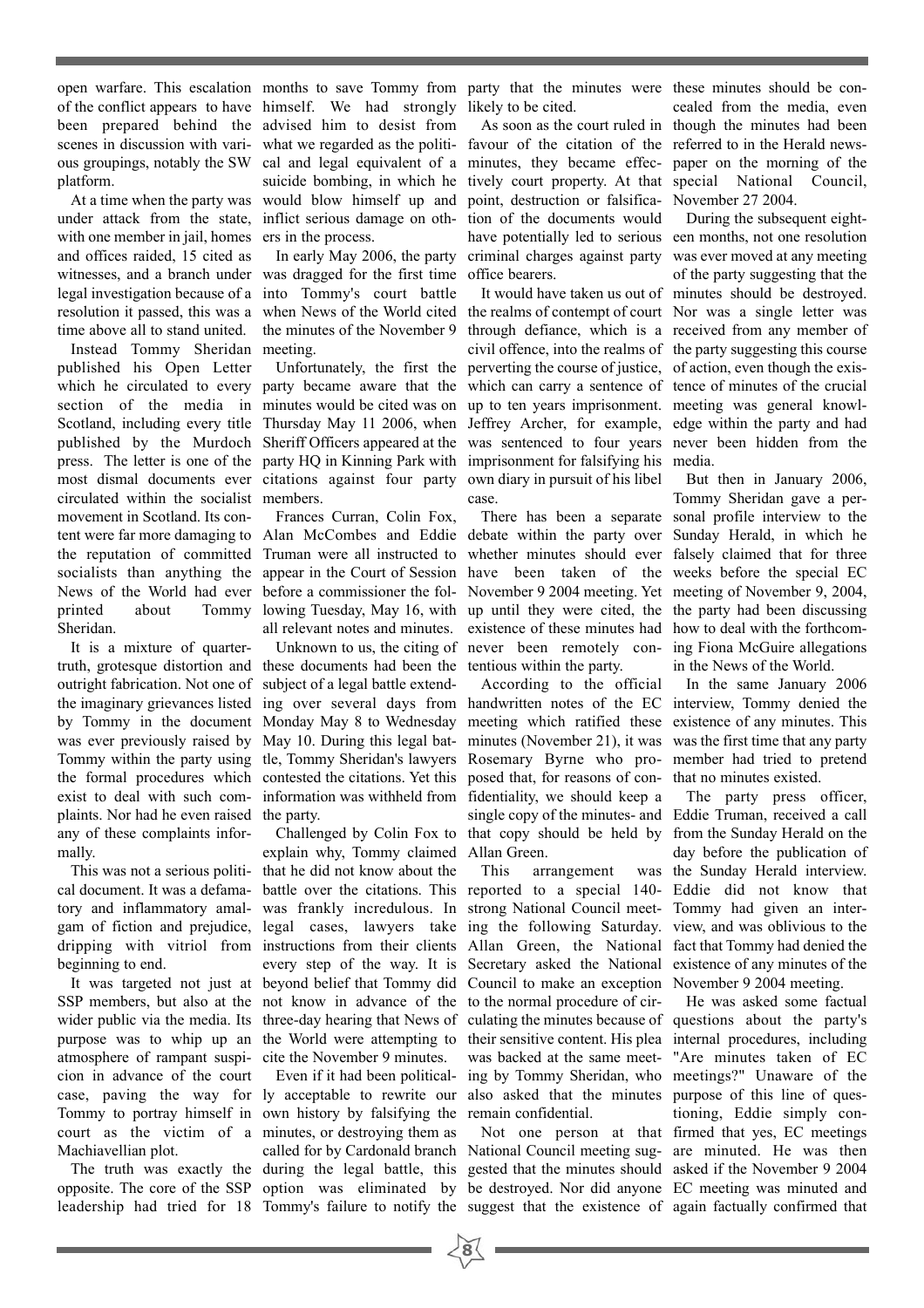minutes of the meeting did are both a vital historical Session, he went so far as to meeting. The forger effectively exist.

fact which no-one in the party party against those who have real minutes of the November seized the opportunity to drag had ever previously tried to shown themselves intent on 9 2004 meeting. deny. But when Eddie's quote dragging the good name of the appeared in the Sunday Herald, SSP through the gutter. attributed to an "SSP spokesperson", it was juxta-written records of major deciposed against a denial by sions are not an optional extra, Tommy Sheridan of the exis-like tomato sauce on chips. tence of any minutes.

least, that some party members accountability. have criticised Eddie Truman which was entirely in line with unrecorded can be open to miscer.

for the conflicting information subject to memory lapse, ambiin the Sunday Herald it is guity, or wilful misinterpreta-Tommy Sheridan, who, with-tion. They cannot be falsified out consulting with the press without being physically officer, the national secretary destroyed or rewritten. or anyone else, contradicted acknowledgement of the exis-importance of keeping minutes tence of minutes.

reported to the party that Allan November 9 minutes are not Green would keep a single salacious in any way, but they ple in the party began to argue what was an extraordinary and that we should never have even traumatic decision. taken minutes in the first place.

after the minutes had already misinterpreted and even falsibeen cited by News of the fied by various forces either for World. It is an absurd argu-political reasons or simply to ment.

everything is Considerations of time, space nary and now discredited claim and relevance all have to be that Tommy Sheridan was taken into account. But there removed because of his supcan no question that key deci-port for the Rose Gentle camsions affecting the future of the paign. socialist movement have to be explained in written form.

routine, run-of-the mill meet-rewriting of history by those ing. This was a historic event. with a political interest in man-When the most charismatic and ufacturing misinformation, or popular socialist leader in those who shout the loudest. Scotland for a generation and an explanation.

It is unfortunate, to say that truth and ensure historical They are vital to preserve the

for this innocuous exchange, cumstances, decisions that are for the SSP, to inform him that If anyone deserves criticism records, in contrast, are not Even under the best of cir-

Eighteen months after it was ing behind vital decisions. The If anything, the events of in order to explain the reason-

This argument only emerged Tommy Sheridan's have been In a party like the SSP, not Socialist Workers Party, for The events discredit the 2004 EC. The minuted. example, made the extraordisurrounding ary detail.

The November 9 was not a door can be left open to the Without written records explaining key decisions, the

The minutes of that meeting own skin. In the Court of at the November 9 2004 EC which in turn would mean hir-Not that the existence of

This was simple statement of providing protection for the document purporting to be the News of the World, who then record and an insurance policy submit as evidence a forged delivered names on a plate to

> For a serious political party, days before Alan McCombes materialised in mid-May, two was due to appear Lady Smith was taking place, the majority in the Court of Session to of the EC attempted to deal answer for his refusal to hand with the mounting crisis in a over the real minutes.

his role as national press offi- interpretation, especially with received a document which May 12 2006, Tommy had the passage of time. Written claimed to be the minutes of argued for defiance. At that of the World had contacted ered three options - lie, defy or Fred Tyler, the lawyer acting comply. they had anonymously Green and Colin Fox on Friday the November 9 2004 meeting. meeting, he was shown a copy The document was then shown of the minutes. After reading to Colin Fox and Alan the document, he suggested McCombes, who were able to that it would damage his case, confirm to Fred Tyler that it but explained that if it was was a forgery.

the party's previous public July 2006 reinforce the vital ly based on the original minute, necessarily be fatal. However, copy of the minutes, some peo-do provide an explanation for not just with the general con-nor Colin were convinced there with some identical detail. he stated that there was a Though it backed up Tommy's strong labour movement tradifictitious version of events, it tion of defiance and argued that could only have been created was the party should do. by someone who was familiar, tent of the real minutes, but was any option but to hand also with some of the second-over the document. Three of

> work of someone who had Curran is the single mother of a recently read the authentic six year old child. Both Colin minutes. At the same time, the Fox and Frances Curran could forged document contains be thrown out of office if bankimportant errors and omis-rupted as result of defiance of sions. The attendance list at the the Court of Session. Eddie top comprises initials rather Truman had just been diagthan full names, which would nosed with a serious illness. be the normal format of SSP minutes. It also excluded the the next few days, it became initials of three people who had clear that of the four individubeen at the November 2004 als, only Alan McCombes was meeting.

more is forced to stand down minutes deterred Tommy from mation which was then used by utes out of the hands of the from his position that requires rewriting history and impeach-the newspapers lawyers to court. One prong would ing his comrades to save his identify most of those present involve a legal challenge, these three people were never ing of May 14, it was agreed cited by News of the World. that he take sole custody of the Whoever provided News of the minutes. It was further agreed World with the fake minutes that party would fight a twoalso provided them with infor-pronged battle to keep the min-

**9**

This fake set of minutes first under threat of imprisonment. these names before the court

The lawyers acting for News minutes were cited, we consid-WHILE THIS skulduggery responsible way. When the

This fake minute was heavi-court the damage would not In a meeting with Allan eventually handed into the

It was in all probability the vulnerable position. Frances At that stage, neither Allan the four people cited were in a

It is no coincidence that gy of defiance. At the EC meet-In further discussions over in a position to sustain a strate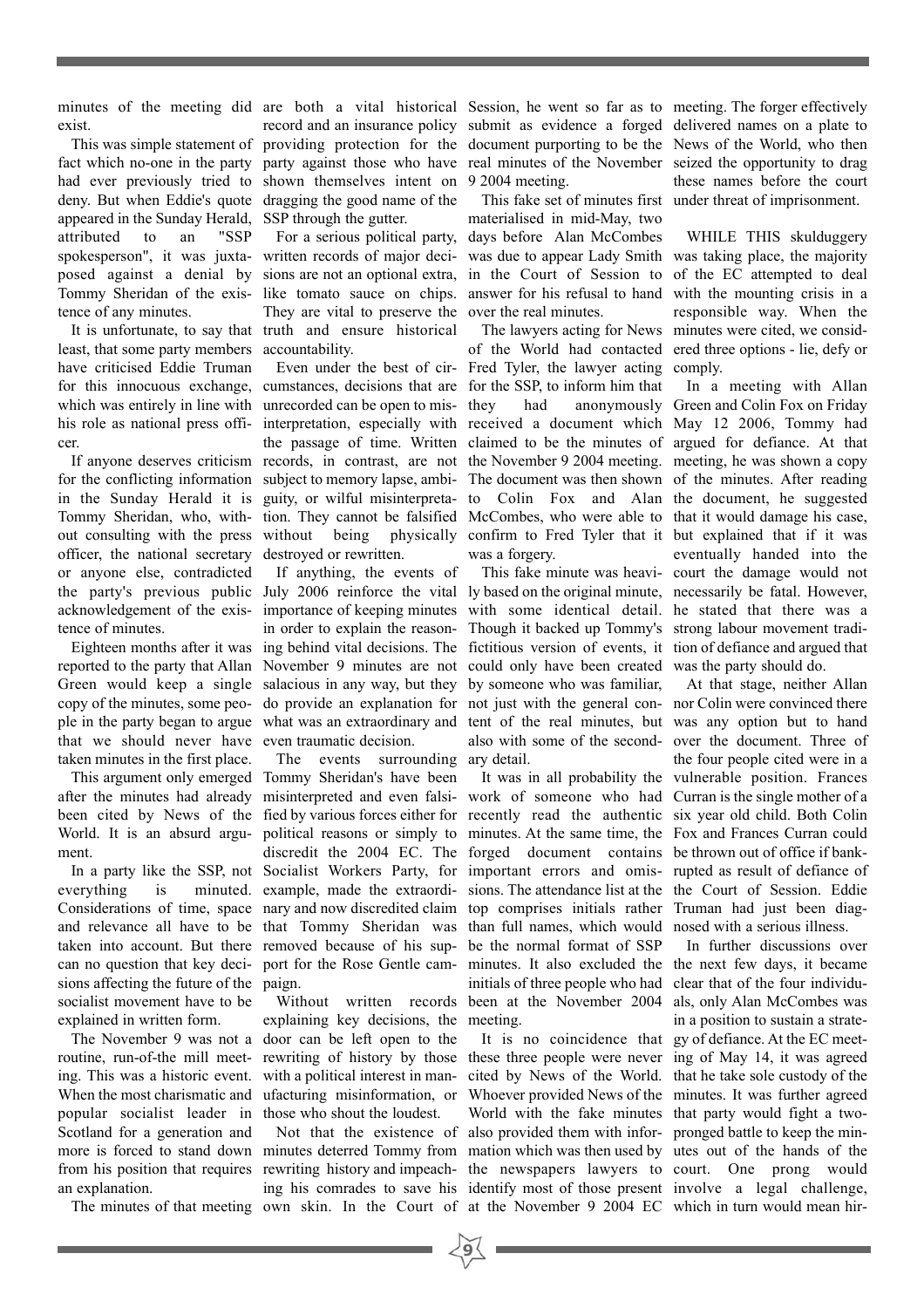ing a lawyer and a QC. If that legal challenge failed, Alan gy of defiance had begun to would then refuse to hand over unite the SSP in the midst of a platform later boasted that it handed over to the court, the document.

formed allegations that have been bandied about since conit is important to emphasise utive. that almost all costs incurred cost other than the £500 fine port for defiance. that was eventually imposed.

unanimously, with the support brave but isolated voices callfirst fight out a legal battle and should be based on lies and nating the defiance strategy. underwrite the costs of that perjury. Although a group of Still outstanding are two other the minutes to be destroyed. elements. First, a £5000 bill

the News of the World legal strategy of the party. costs which were awarded against Alan McCombes. This this strategy, Tommy Sheridan good faith. They genuinely did could amount to tens of thou-had failed to appear at any of not believe that defiance could own party on trial. For the SSP sands of pounds. However, the formal meetings. He did be sustained. Some people the most important battle Alan has agreed to declare not attend either of the two EC were also misled by a report in fought out in the Court of himself bankrupt, if necessary, meetings, citing legal reasons the Sunday Herald into believ-Session was not the battle to avoid these costs.

designed primarily to unify the members meetings. Nor had he information about the content to conduct its business in pri-Tommy's confidentiality and that had appeared in the newsvate. However, given Tommy's his own liberty. determination to press ahead challenge.

Given some of the misin-tive EC meetings voted overcerning the costs of that action, strands of opinion on the exec-campaign against him. whelmingly in favour of the defiance strategy, including all

and accept a jail sentence at no ings was clear: resounding sup-

However the EC agreed bers meetings, there were At both the EC and the mem-

imposed by the court to meet the party was deliberately shat-edness in their enthusiasm for cal frame-up. the costs of the raids on homes tered by Tommy Sheridan at defiance and the jailing of Alan and premises. These raids were the National Council meeting McCombes. Their attitude was ordered by the court in of May 28 2006. By this time, summed up by one of their ly used the SSP evidence and response to the resolution from we had already fought out a members at the Glasgow all-minutes to deflect attention the Cardonald branch which battle in the Court of Session members' meeting: "Defy, called for the destruction of the over several weeks. Alan defy, without blinking an eye." evidence that was provided to minutes. Thus a reckless reso- McCombes had already been Then, suddenly and en masse, the court. It was a classic diverlution has cost the party £5000. locked up in Saughton Jail for they voted to hand over the sionary tactic designed to The other outstanding bill is implementing the defiance minutes. Unfortunately, the unity of

with a court case in which his Tommy issued his Open Letter, information - information own integrity was on the line, it and distributed it to the media, which had already been widely was the battle to rescue the was always going to be an including the Murdoch press. reported to party members at good name of the SSP, which uphill struggle to win any legal This was the political equiva-the time. lent of hand grenade being

More importantly, the strate-lobbed into a packed meeting. Council also believed that by

profound crisis. Two consecu-was they who had persuaded Tommy was prepared to accept Tommy to distribute this letter, damage to his own defamation after he had met them to com-case for the greater good of the plain of an imaginary smear party. They were mistaken.

were the result of the legal in Glasgow and Edinburgh had relations within the MSPs was to go into court to challenge, rather than as a revealed massive support group had improved steadily denounce the minutes as a forresult of the defiance strategy. across the board for the strate-over the months. The heated gery, and to impugn the integri-Alan could have simply gy. Though no votes were intensity of late 2004 and early ty of the national secretary, refused hand over the minutes taken, the mood of both meet- 2005 had faded into the mists Allan Green, the minutes secof every political faction and ing for compliance. But no-one he called for the minutes to be that there was a "cabal" in the every region, that we should suggested that our strategy handed over, effectively termi-party out to get him was an Two all-members meetings by Tommy. The fact is that His undeclared new strategy of the past. Inside the meeting, retary Barbara Scott, and any Tommy indulged in a theatrical other cited EC member who rant designed to set people at dared defend the legitimacy of each others throats. In line with these minutes. the contents of his Open Letter,

legal challenge. Most of the Cardonald branch members and the Socialist Worker plat-politics; it was about painting costs of our legal representa-handed out a letter at the forms into making a dizzying his own SSP comrades as tion have already been cleared. Glasgow meeting calling for U-turn. The SW platform, in malevolent monsters, in prepaparticular, had been extrava-ration for his preposterous gant to the point of light-mind-accusations in court of a politi-

The strategy of defiance was attend either of the two all-copy of the minutes, or detailed and Tommy Sheridan. party. There were important attempted to make any contact about the content of the min- money at stake in that clash, it ethical issues at stake concern- with Alan McCombes during utes. The report was in fact was was essentially a petty squabing the right of a political party his legal battle to protect a rehashed version of an article ble over a sleazy sex story in a During the discussions over Council voted with Tommy in sinister political conspiracy. for his absence. Nor did he ing that the newspaper had a between the News of the World Then, out of the blue, which provided some sketchy chip wrapper. paper back in November 2004, fight over an ancient fish and

**10**

To their shame, the CWI arguing for the minutes to be

At best, the CWI were duped nor a brave move by Tommy. This was neither an honest

This prompted both the CWI strategy. This was not about His outrageous accusation integral part of this underhand

Others at the National the attention of the jury on a IN COURT Tommy cynicalaway from the more explosive muddy the waters by focussing

In effect, Tommy put his

Although there was a lot of tabloid newspaper. It was a

Many people at the National trashed in front of the whole A far more important battle was being systematically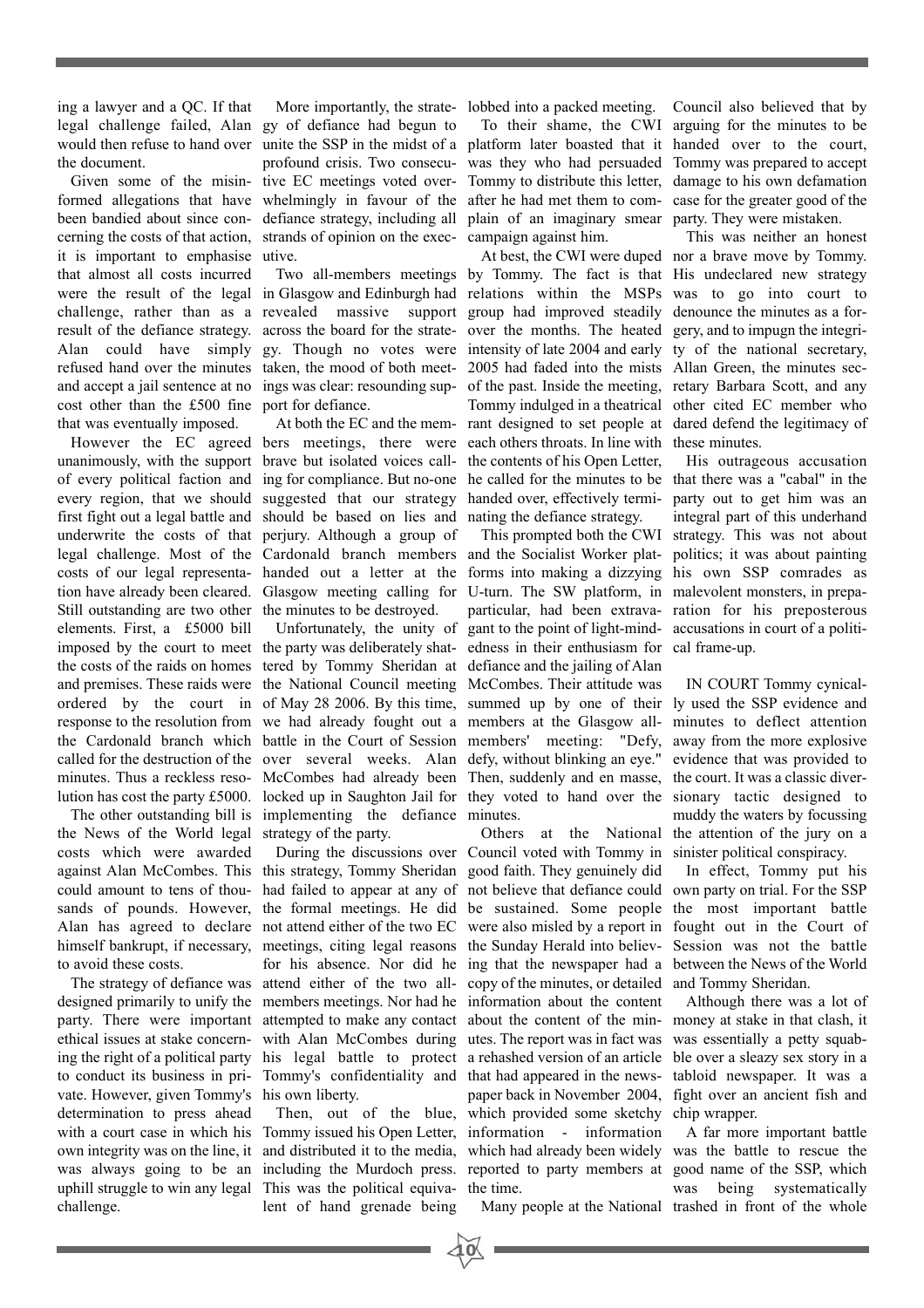Scottish media by Tommy the truth and defend the run up. The offer was refused. Sheridan.

Tommy set about vilifying his office bearers. own party. His campaign of denigration reached its depths members of the Socialist when Tommy accused a 11 SSP members- including the attacked those who gave eviparty convenor, Colin Fox, the dence as "scabs" and "class Glasgow regional organiser, traitors". Richie Venton, and the national secretary, Allan Green - of like Richie Venton, who is committing perjury in pursuit regarded as hero by many trade of a political vendetta against unionists the length of the UK him.

reported on the national news, ducted in solidarity with workhe attacked Keith Baldassara ers in struggle; Carolyn Leckie, as "bitter and twisted", "the who has led successful strikes mother of all backstabbers" and the "chief character assassin". This about the man who has been the lynchpin of the ers; and others who have been socialist movement on the jailed for standing up for their ground in Pollok - and who has class. for seven years carried out the demanding and non-glamorous work of dealing with people's problems on the ground on behalf of Tommy Sheridan.

turn his libel action into a pale traitors are those who put their imitation of the Moscow Trials, own naked self-interest above with a parade of SSP EC members colluding in their own political crucifixion, complete with public confessions of members who told the truth in being involved in a fantastical the Court of Session was exactconspiracy.

the party have condemned SSP meeting before the trial on witnesses for refusing to turn June 18. By a vote of 17 for; 2 themselves into abject sacrifi-against; and one abstention, a cial lambs for the greater glory resolution was carried instructof Tommy Sheridan. This ver-ing cited witnesses to neither have cut any ice with the court. out a 180-degree U-turn on the sion of socialism is straight out lie nor risk imprisonment for of Animal Farm. It replaces contempt of court. No-one prosocialist solidarity with obse-posed any alternative strategy. quious obedience to the will of a supposedly superior being. It is corrupt and bankrupt.

SSP ended the day that the untarily was Tommy Sheridan. National Council, rightly or It was within his power to stop wrongly, voted to end defiance this case before it started. reason why we took the deciand hand over the minutes to Strenuous efforts were made to News of the World. From that persuade him to drop the down in the first place. It was moment onwards, the hon-action, including an offer that not a decision motivated by ourable course of action for the party would raise funds to moral revenge, but a decision

From day one of the trial, party, and the honesty of its integrity and history of the

In an outburst that was outstanding work he has con-Workers platform have These supposed "class traitors" include people of low paid workers against both multinational corporations and her own union lead-

Tommy believed he could traitors. Indeed, scabs and class Those who have had the courage to stand up for the honour of a small socialist party under public attack are the opposite of scabs and class the interests of everyone else.

Incredibly, some people in ing decision of the last EC The action of the eleven SSP ly in line with the overwhelm-

The defiance strategy of the inside the Court of Session volcited SSP members was to tell cover the costs he had already designed to protect the party. It should also be emphasised that the only person who was

Some people, particularly stark. If they failed to appear, For those cited by News of the World, the choices were they would have been arrested and jailed for contempt of court. If they lied, they would run the risk of perjury. Indeed, the judge explicitly warned one SSP witness that perjury carries a lengthy prison sentence.

by many trade unionists for the nesses had lied, they would tained bombardment from Moreover, if the SSP withave effectively rewritten the inside and outside party. history of the party under pressure from Tommy Sheridan. never reconciled themselves to No-one could ever in the future the unanimous decision of the set the record straight without EC which led to Tommy's resincriminating everyone else. And the version of November being endorsed overwhelming-9 2004 that portrays all 19 peo-ly by the party's National ple in attendance at that meet-Council. Instead of respecting ing as a gang of sinister con-that decision and moving on, spirators would have been these groupings grabbed every enshrined forever.

> Some people suggested a slightly different approach: collective memory loss. Under ment, which reached its this infantile plan, 15 SSP members were to troop into the witness box and claim they could not remember why Tommy Sheridan resigned.

> become the laughing stock of but supported the decision Scotland - the party that sacks its charismatic leader and noone can remember the reason why. Nor would such a blatant ings, including for example the conspiracy to conceal the facts Over days of cross-examina-court case. After repeatedly tion, the witnesses would have and correctly arguing that the been scattered and divided - as case should never go ahead, in those who did try to give the feverish atmosphere of the fudged evidence on behalf of last few months they panicked, Tommy discovered at first fearing that Tommy would be hand.

It is important to recall the sion to ask Tommy to stand

**11**

If, almost two years later, the EC had lied under oath to protect Tommy, we would have negated the reasons behind the November 9 decision in the first place. The integrity of the party would be in tatters, and the November 9 2004 decision would have been pointless.

FOR THE best part of two years, much of the leadership of the SSP has been under sus-

A large part of the party have ignation, despite that decision opportunity to reopen the wounds of the past.

At best, the SSP would have not been present at the meeting Faced with that bombardcrescendo when Tommy issued his Open Letter some individuals crumbled. These included people who had been part of that unanimous decision in the first place, and others who had wholeheartedly.

> Some individuals and groupentire CWI platform, carried transformed into a hero by winning the libel case and they would left out in the cold.

Others, notably the SW platform got it consistently wrong, although their member at the November 9 2004 did vote for Tommy's resignation. But from